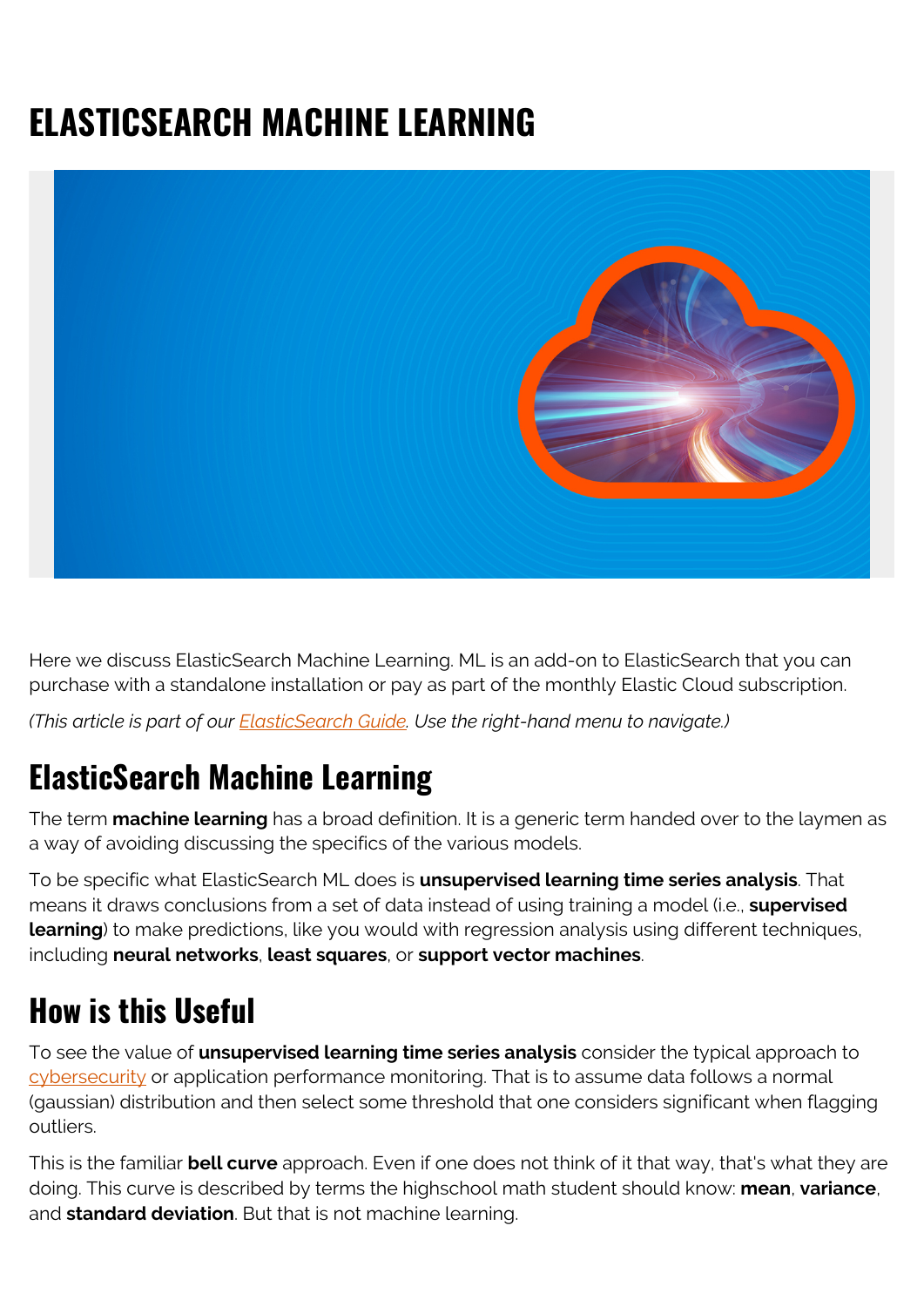## **Not Better than Guessing**

Typically someone doing application monitoring or cybersecurity flags an event when it lies at either end of the curve, which is where the probability of such an event is low. That's usually referred to as some multiple of σ (**sigma**), where sigma is a multiple of standard deviations, where the probability of an event lying there is very low.

You could also with derision call this approach **guessing**.

The threshold approach is flawed, because it leads to **false positives**. That causes analysts to spend time tracking down events that are not truly **statistically significant**.

For example, with cybersecurity, just because someone is sending data to a particular IP address more now than before does not mean that event is out of bounds. They need to consider the cyclical nature of events and look at current events in light of what has come before them. It could be this happens every month and is normal. A clever algorithm can do that by, for example, applying a **least squares** method and looking to minimize the **error** (i.e., the difference between what is observed and what is expected), against a shifting subset of data. This is how ElasticSearch does it. And they apply several algorithms, not just least squares.

#### **How to use ElasticSearch to do Machine Learning**

Here we show how to use the tool. In another blog post we will explain some of the logic and algorithms behind it. But the tool is supposed to make it not necessary to understand all of that. Still, you should so you can trust what it is telling you.

We are going to draw from [this video](https://www.elastic.co/elasticon/conf/2017/sf/machine-learning-and-statistical-methods-for-time-series-analysis) by ElasticSearch and slow it down to single steps to make it simpler to understand.

For data we will use the New York City taxi cab dataset that you can download from Kaggle [here](https://www.kaggle.com/c/nyc-taxi-trip-duration/data). The data gives us pick up and drop off times and locations for NYC cabs over a period of a few years. We want to see when traffic falls off or increases in such a way that is an abnormality, like a taxi strike or snowstorm.

There are some limits with loading this data in the Kibana ML screen, which is a feature with ES ML. You can only load 100 MB of data at a time. The taxi cab data is much larger than that. It includes a **test** and **train** dataset. Since we are not training a model with unsupervised learning, we will just pick one of them. And since we need to limit it to 100 mb we will split the 200 mb data file like this and just pick one 90MB dataset.

unzip train.zip split -b 90000000 train.csv

Also note that ElasticSearch tends to freeze up when you load data like this, unless you have a large cluster. But it still loads the data. So once it looks like it has finished loading, meaning the screen no longer updates, just click out of it and to go to **Index management** to see how many records are in the new index. It should be about 100,000 for each 90MB of data.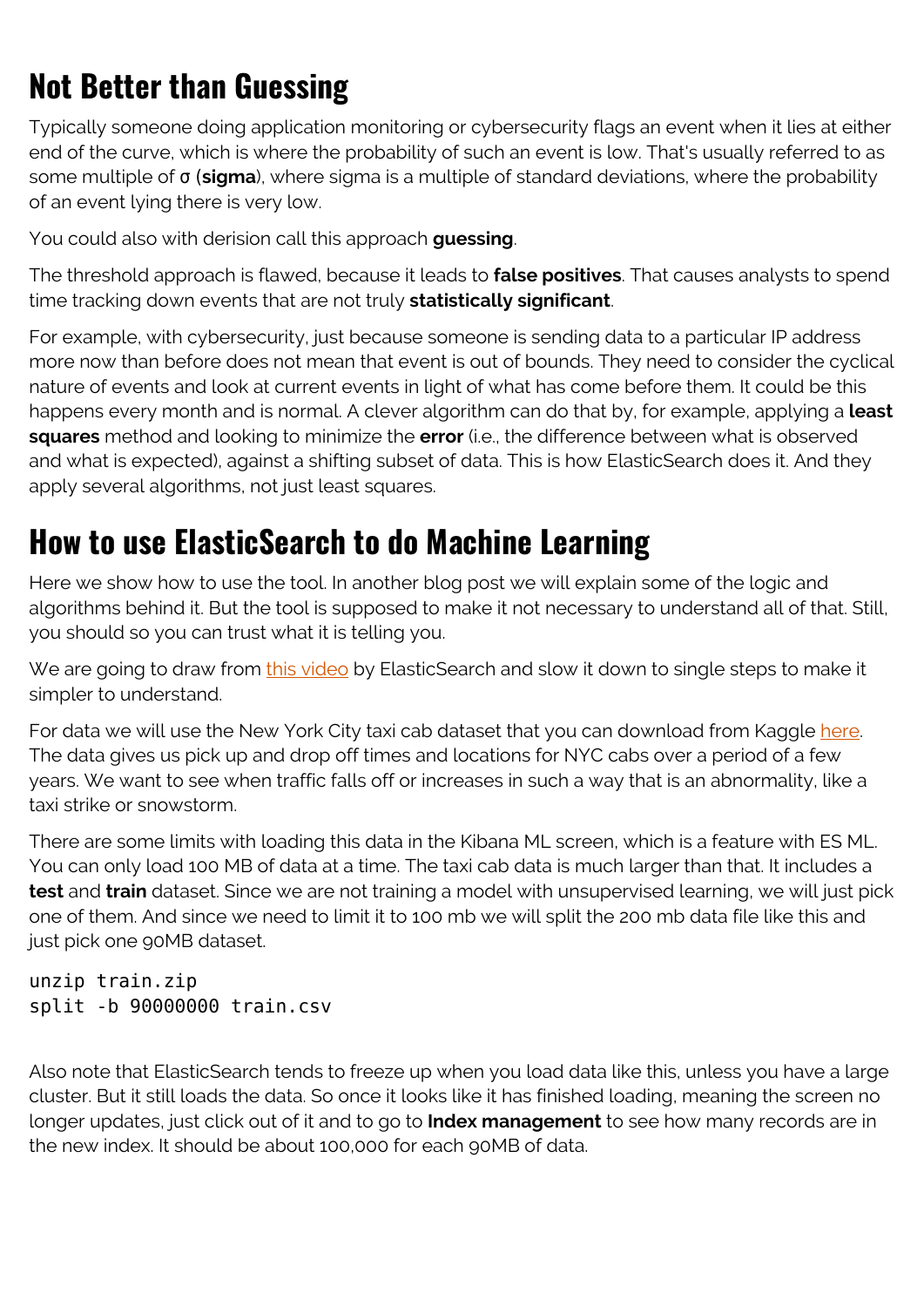### **Upload the Data into the Machine Learning Screens**

Open Kibana and click on the **Machine Learning** icon. You will have that icon even if you don't have a trial or paid license. But what will be missing is the **Anomaly Detection, job creation**, and other screens. So ElasticSearch will guide you through signing up for a trial.

|       | <b>Discover</b><br>D.                         |
|-------|-----------------------------------------------|
| B     | <b>0</b> hits                                 |
| ◉     | New Save Open Share Insp                      |
| 仚     | Search<br><b>Filters</b>                      |
| 56    | $\textcircled{\scriptsize{2}}$ - + Add filter |
| 倫     | filebeat-*                                    |
| Q     | <b>Selected fields</b>                        |
| ربأيا | <b>Machine Learning</b><br>۰                  |
|       |                                               |

From the **Data Visualizer** select **Import a file** and import one

of the files you split from train.csv. Or if you loaded the data a different way you can use the **Select an Index Pattern** option.

ElasticSearch will show you the first 1,000 rows and then make some quick record counts.

| File contents                                                                                                                                                                                                                                                                                                                                                                                                                                                                                                                                                                                                                                                                                                                                                                                                                                                                                                                                                                                                                                                                                                                                                                                                                                                                                                                                                                                                                                                                                                                                                       |
|---------------------------------------------------------------------------------------------------------------------------------------------------------------------------------------------------------------------------------------------------------------------------------------------------------------------------------------------------------------------------------------------------------------------------------------------------------------------------------------------------------------------------------------------------------------------------------------------------------------------------------------------------------------------------------------------------------------------------------------------------------------------------------------------------------------------------------------------------------------------------------------------------------------------------------------------------------------------------------------------------------------------------------------------------------------------------------------------------------------------------------------------------------------------------------------------------------------------------------------------------------------------------------------------------------------------------------------------------------------------------------------------------------------------------------------------------------------------------------------------------------------------------------------------------------------------|
| First 999 lines                                                                                                                                                                                                                                                                                                                                                                                                                                                                                                                                                                                                                                                                                                                                                                                                                                                                                                                                                                                                                                                                                                                                                                                                                                                                                                                                                                                                                                                                                                                                                     |
| :26:13.1.-73.981903076171875.40.761589050292909.-73.985427856445313.40.749721527099609.N.466<br>1d0238600.2.2016-04-18 17:49:49.2016-04-18 18:00:59.6.-73.981170654296875.40.769248962402344.-73.954177856445313.40.787265777587891.N.670<br>id2153620,2,2016-03-22 19:15:52,2016-03-22 19:28:15,5,-73.983489990234375,40.75048828125,-74.007362365722656,40.741256713867188,N,743<br>1d8226962,1,2016-04-29 08:17:59,2016-04-29 08:24:46,1,-74.006103515625,40.748310089111328,-73.991157531738281,40.742057800292969,N,407<br>1d2411183.1.2016-02-20 20:02:41.2016-02-20 20:07:39.1.-73.948837280273438.40.808425903320313.-73.960174560546875.40.798896789550781.N.298<br>id1344819.2.2016-01-16 18:12:50.2016-01-16 18:16:50.1.-73.950538635253906.40.770652770996094.-73.952072143554688.40.777275085449219.N.240<br>(d1326598,1,2016-05-17 06:51:21,2016-05-17 06:56:50,1,-73.996696472167969,40.742977142333984,-74.006858825683594,40.718864440917969,N.329<br>1d3773346,1,2016-02-05 07:24:03,2016-02-05 07:32:56,1,-73.9635009765625,40.765922546386719,-73.978057861328125,40.752342224121094,Y,533<br>id1293882,1,2016-02-03 07:23:53,2016-02-03 07:31:51,1,-73.966011047363281,40.765293121337891,-73.980056762695312,40.760555267333984,N,478<br>id2486494, 1, 2016-05-21 10:15:11, 2016-05-21 10:35:43, 1, -73.95660400390625, 40.76751708984375, -73.991294860839844, 40.738666534423828, N, 1232<br>10<br>id2729471,1,2016-06-06 08:26:20,2016-06-06 08:42:42,1,-73.970359802246094,40.788825988769531,-73.97357177734375,40.758098602294922,N,982 |
| 1d1840178.2.2016-06-10 10:47:50.2016-06-10 11:37:58.1.-73.863494873046875.40.769878387451172.-73.994644165039062.40.751758575439453.N.3008                                                                                                                                                                                                                                                                                                                                                                                                                                                                                                                                                                                                                                                                                                                                                                                                                                                                                                                                                                                                                                                                                                                                                                                                                                                                                                                                                                                                                          |

**File stats** 

| tid                                                            |              | #vendor_id                                    |             |                                                   | Opickup_datetime                    |              |
|----------------------------------------------------------------|--------------|-----------------------------------------------|-------------|---------------------------------------------------|-------------------------------------|--------------|
| Ch 999 documents (100%)<br>& 999 distinct values<br>top values |              | @ 999 documents (100%)<br>& 2 distinct values |             | (2) 999 documents (100%)<br>& 999 distinct values |                                     |              |
|                                                                |              | min                                           | median<br>2 | max<br>2                                          | top values                          |              |
| id0000569<br>id00009671                                        | 0.1%<br>0.1% |                                               | top values  |                                                   | 2016-01-01 00. 1<br>2016-01-01 03.1 | 0.1%<br>0.1% |
| id0002063                                                      | 0.1%         | 21                                            |             | 52.85%                                            | 2016-01-01 03.1                     | 0.1%         |
| id0005214<br>id0010677                                         | 0.1%<br>0.1% |                                               |             | 47,15%                                            | 2016-01-01 09.1<br>2016-01-01 10:   | 0.1%<br>0.1% |
| id00128911<br>id00154931                                       | 0.1%<br>0.1% |                                               |             |                                                   | 2016-01-01 15:<br>2016-01-02 01     | 0.1%<br>0.1% |
| id0015649<br>id00208921                                        | 0.1%<br>0.1% |                                               |             |                                                   | 2016-01-02 0<br>2016-01-02 15.1     | 0.1%<br>0.1% |
| id0021343                                                      | 0.1%         |                                               |             |                                                   | 2016-01-02 2                        | 0.1%         |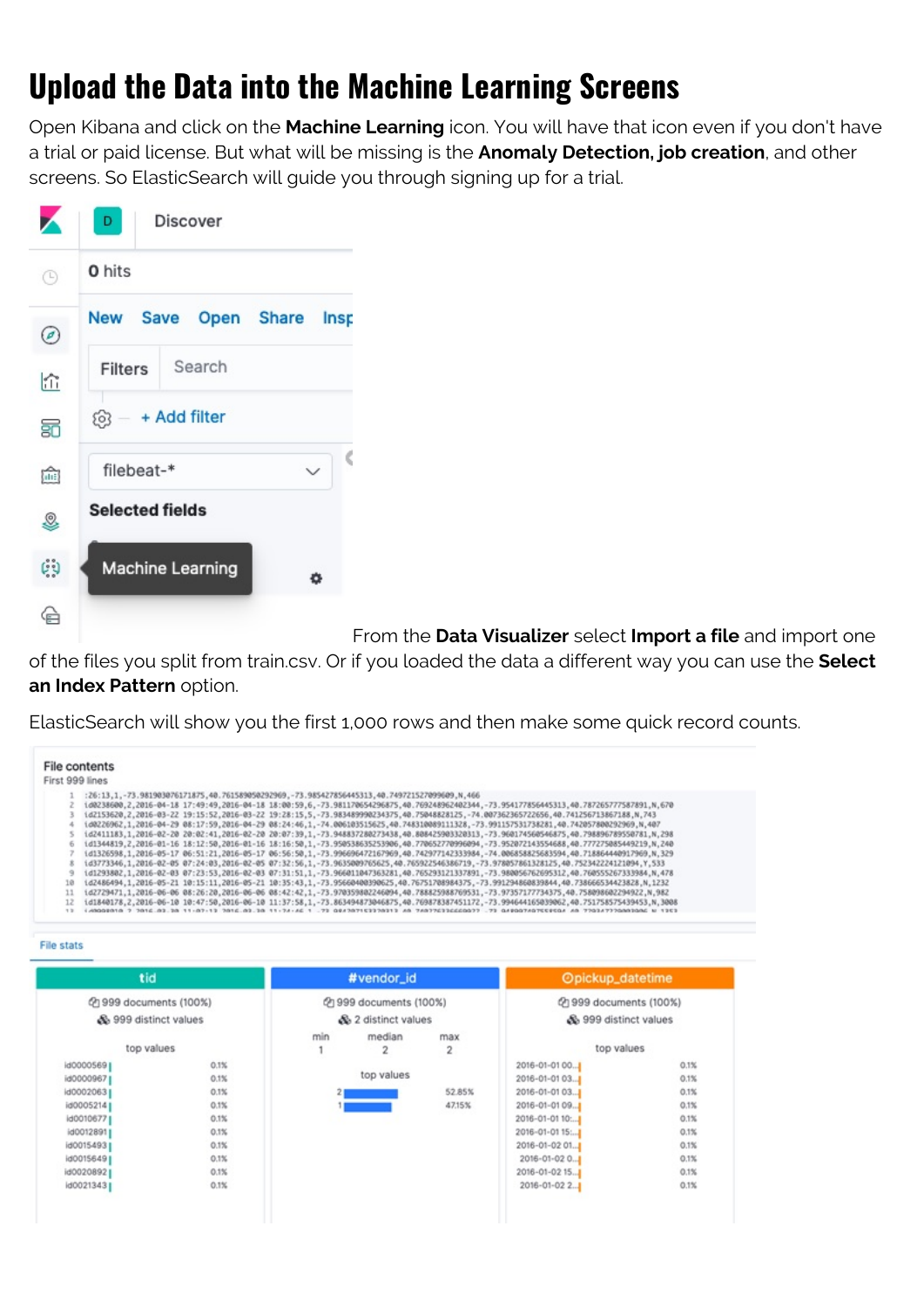

Then click

**Import** at the bottom of the screen. Give it a name for the **Index Pattern** name, like **ny\***.

| $\bigstar$ filebeat-*<br>logstash*<br>nginx | Create index pattern<br>Create index pattern<br>Kibana uses index patterns to retrieve data from Elasticsearch indices<br>visualizations.                                                           |  |  |  |  |
|---------------------------------------------|-----------------------------------------------------------------------------------------------------------------------------------------------------------------------------------------------------|--|--|--|--|
| nytaxi<br>taxi*                             | Step 1 of 2: Define index pattern<br>Index pattern                                                                                                                                                  |  |  |  |  |
|                                             | ny*                                                                                                                                                                                                 |  |  |  |  |
|                                             | You can use a * as a wildcard in your index pattern.<br>You can't use spaces or the characters $\setminus$ , $\setminus$ , $?$ , ", <, >,  .<br>$\vee$ Success! Your index pattern matches 1 index. |  |  |  |  |
|                                             | nytaxi                                                                                                                                                                                              |  |  |  |  |
|                                             | Rows per page: 10 $\sqrt{ }$                                                                                                                                                                        |  |  |  |  |

#### **Anomaly Detection**

Now we get to the interesting part. We want ElasticSearch to look at this time series data. Pick the **Single Metric** option.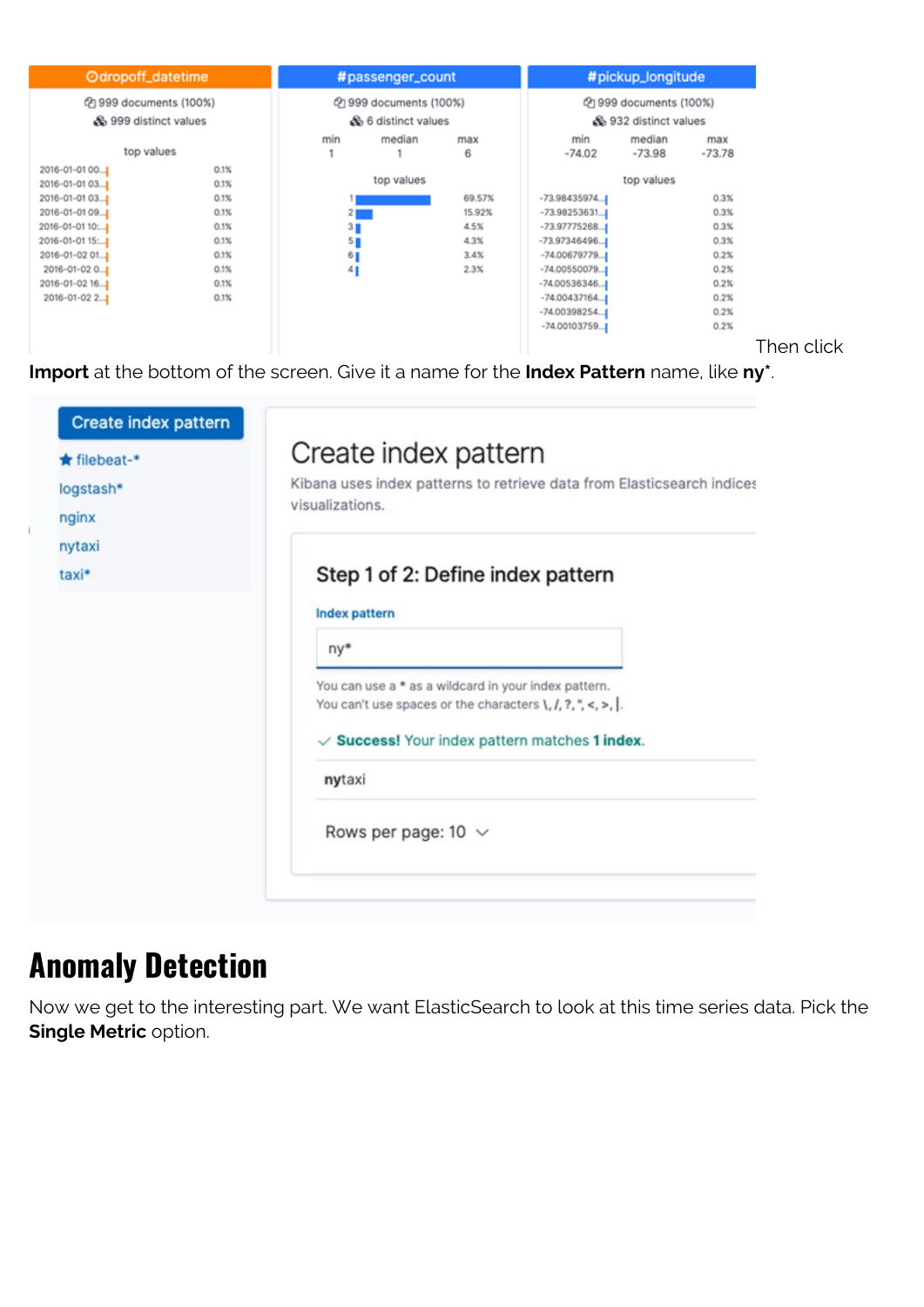

Then we have to create a job. ElasticSearch will run an

**aggregation query** in the background. We tell it to **sum passenger\_count** over time. (If the drop down box does not work just copy and paste the field name.)

We use this aggregation to observe when there is a drop off or spike in passengers that lies outside the normal range and that takes into consideration the normal rise and fall of passenger count over time.

Click the button Use **Full Range of Data**, so it will pick all the data available and not the date interval you manually put. You can change the **bucket option** to 10m.



Then the screen will fill out like this:

Create Job. It starts running its algorithms and updating the display with vertical colored lines as it completes its logic.